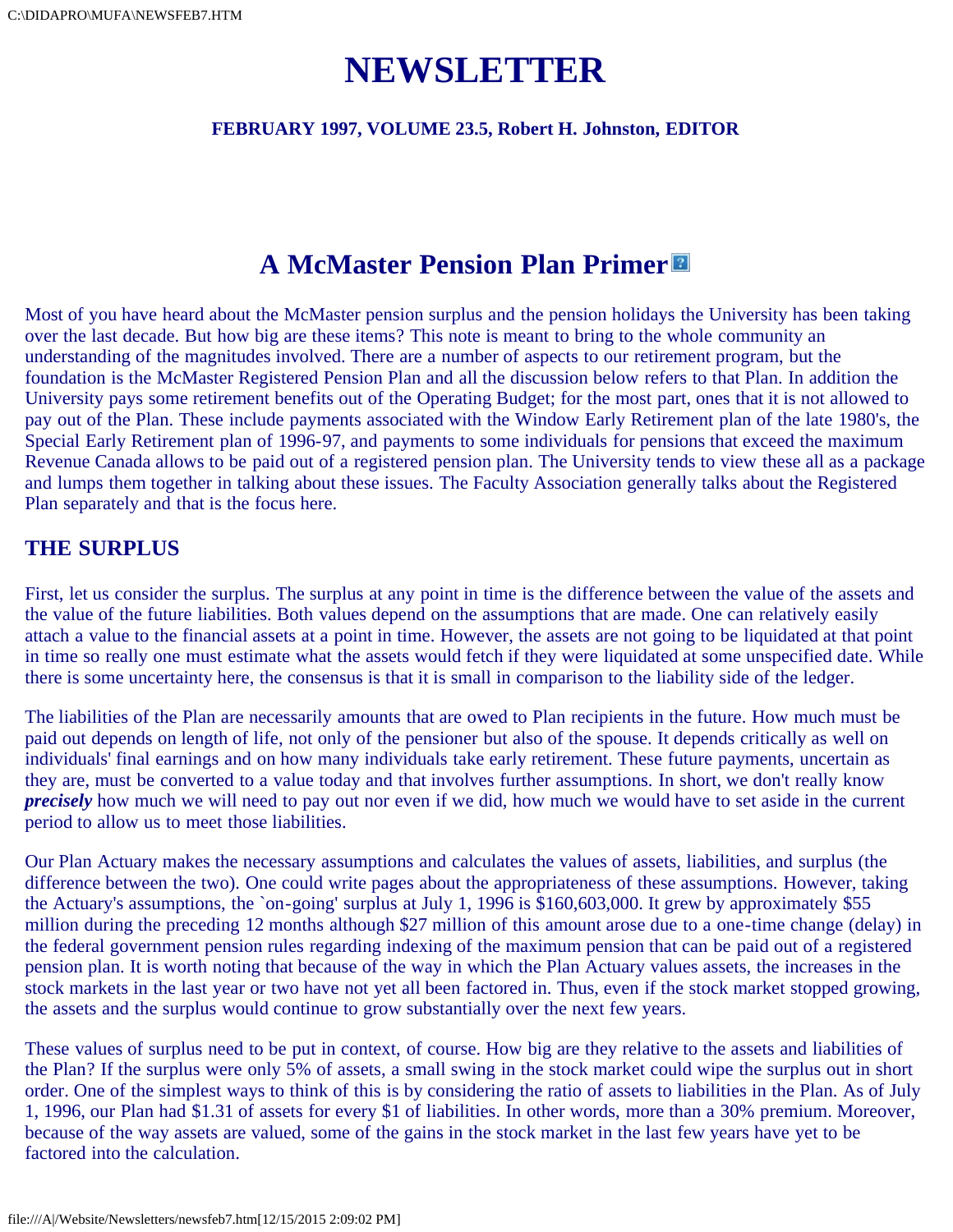### **PENSION HOLIDAYS**

Pension holidays can be defined in many ways and one of the problems in coming to a common understanding is the many different definitions. The way one defines a holiday may well relate to the purpose for which the measure is going to be used or the political point one is going to make. The way I will define it is no exception and bear this in mind.

Each year the Actuary for the Plan makes an assessment of how much money would need to be put into the Plan to cover the increased liabilities (future pensions) that have been earned that year. This amount is known as the Current Service Cost. If you subtract from the Current Service Cost the contributions of employees, what remains is the contribution that would be necessary by the employer to fund the liability increase in that year. In the absence of a surplus, this is what the employer would need to put into the Plan. I will use the term Pension Holiday in any year to mean the amount by which the University contributions (transfers into the Plan) fall short of meeting the Current Service Cost (less our contributions) in that year. Given this definition, the McMaster University Pension Holidays are as reproduced below.

| YEAR                                    | HOLIDAY      |  |
|-----------------------------------------|--------------|--|
| 1987-88                                 | \$2,870,000  |  |
| 1988-89                                 | \$5,010,000  |  |
| 1989-90                                 | \$5,680,000  |  |
| 1990-91                                 | \$6,020,000  |  |
| 1991-92                                 | \$6,100,000  |  |
| 1992-93                                 | \$3,910,000  |  |
| 1993-94                                 | \$15,740,000 |  |
| 1994-95                                 | \$17,150,000 |  |
| 1995-96                                 | \$17,200,000 |  |
| <b>TOTAL</b>                            | \$79,690,000 |  |
| TOTAL with interest $\ \$113,450,000\ $ |              |  |

### **McMASTER UNIVERSITY PENSION HOLIDAYS**

#### *Notes:*

**1) The source is the table on "reconciliation of results" from the Actuary's Report (W.M. Mercer) for each year.**

### **2) The calculation for the "total with interest" uses the fund yield, based on book value including investment income and realized gains or losses.**

How has the University taken these holidays? The University has been treating the surplus as a source of funds to pay part or, more recently, all of the employers' share.

Until the last 3 years in the table, the size of the holiday reflected a decision to use the surplus over about 15 years to reduce the University's contributions. The much larger holidays in the last 3 years arise because the University has been prevented, by Revenue Canada, from putting any additional funds into the Plan. Revenue Canada prevents employers from contributing to a plan that already has a huge surplus, although it allows employees to continue doing so. The University could, of course, have used the surplus to improve pensions, or to pay the employee premiums. It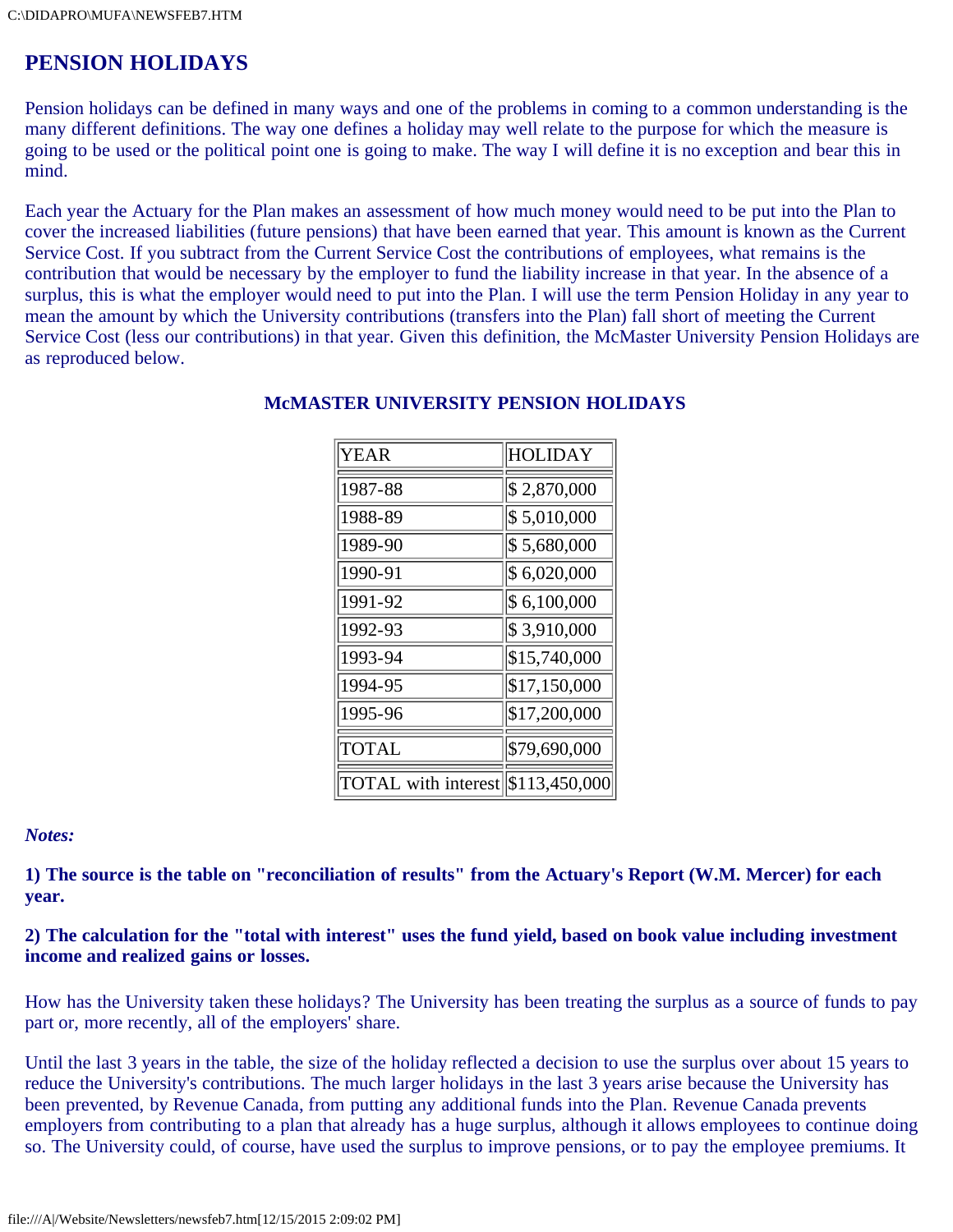did not.

Do these holidays which reduce the surplus threaten the integrity of the Plan? In the early days of pension holidays, this was a key concern of employee groups. The surplus was much smaller and had only recently surfaced and many employees were concerned that this was a raid on funds that were needed in case the market collapsed or for pension improvements. Given the size of the surplus now, this argument is heard less frequently but there are still some who have concerns about it.

How have these holidays influenced McMaster's budget position? First, all of the holiday is not an Operating Budget saving. Suppose 3/4 of the liabilities in the pension plan created in any year are associated with the Operating Budget, while the remaining liabilities are associated with employment from research grants and contracts, ancillaries and the like. Then, roughly 3/4 of the amounts listed above can be thought of as additions to the Operating Budget that would not have been available, in the absence of pension holidays. The budget crisis of the last few years would have been immeasurably more difficult without the availability of the pension surplus (as universities without such surpluses have discovered).

So, where have the monies from the pension holiday gone? The University has used them to supplement the Operating Budget and to allow researchers (and other employers within the University system) to pay less than they otherwise would have had to in the fringe benefits line of their budget statements. The savings have accrued to Faculties and Departments and allowed them to function under the recent budget crisis. Would we have had to take more (Rae/Harris/George) unpaid days if the University did not have the pension surplus available? Quite possibly.

If all this money is available in the pension surplus, one might ask, why don't we use it to reduce both the employees' and employers' premiums? Wouldn't that be more equitable? This is a question those of us involved with pensions have heard over and over. Some other university pension plan agreements have clauses in them that, in fact, require any holidays to be shared. Ours does not. Some other administrations have negotiated pension holidays. Windsor, for example, recently signed an agreement to improve salaries by 5.4% over each of the next 3 years by cutting out the employees' pension premiums.

McMaster University has always insisted the surplus belongs to the University. The employee groups, as most of you will recall, took the University to court over this matter and sought to restrict the University from taking these holidays unilaterally. In the end, the court battle turned on the wording of a phrase in the Pension Plan that the courts ruled allows the employer to unilaterally take pension holidays. But is that right?

There are many different ways of viewing who should have rights to the surplus. I will lay out a few here but readily admit there are yet other ways of looking at the issue.

One view expressed by the administration from time to time is that the University is the residual payor. If there is a shortfall, the University must cover it. If there is a surplus, therefore, the University has a right to it.

Another view is that both employers and employees agreed to put money aside to fund an expected pension. The pensions we are going to earn are much lower than anticipated in the original formula and had we anticipated the slow growth in salaries in the 1980's and 1990's we would have realized far less needed to be set aside. From this perspective, we both have contributed to the surplus.

Another way of thinking of the issue is to note that much of the surplus is due to the excess or unanticipated earnings in the stock market. Both the employee and the employer contributed premiums which grew at higher rates than anticipated and both in this sense created the surplus and both have moral right to it.

Yet another view is that for a period in the 1980's the University, with great foresight, put more money into the Plan than was necessary according to the Current Service Cost Calculations (opinions differ on why this was the case, see below). Some of the surplus, it can be argued, is due to this foresight and provides the University with a moral claim to the surplus. The Faculty Association has argued at times that the excess contributions were in fact being put into the Plan to allow future pension improvements. More sceptical members have suggested that the University was not showing great foresight but was hiding funds so that it would appear salary increases were impossible. From that point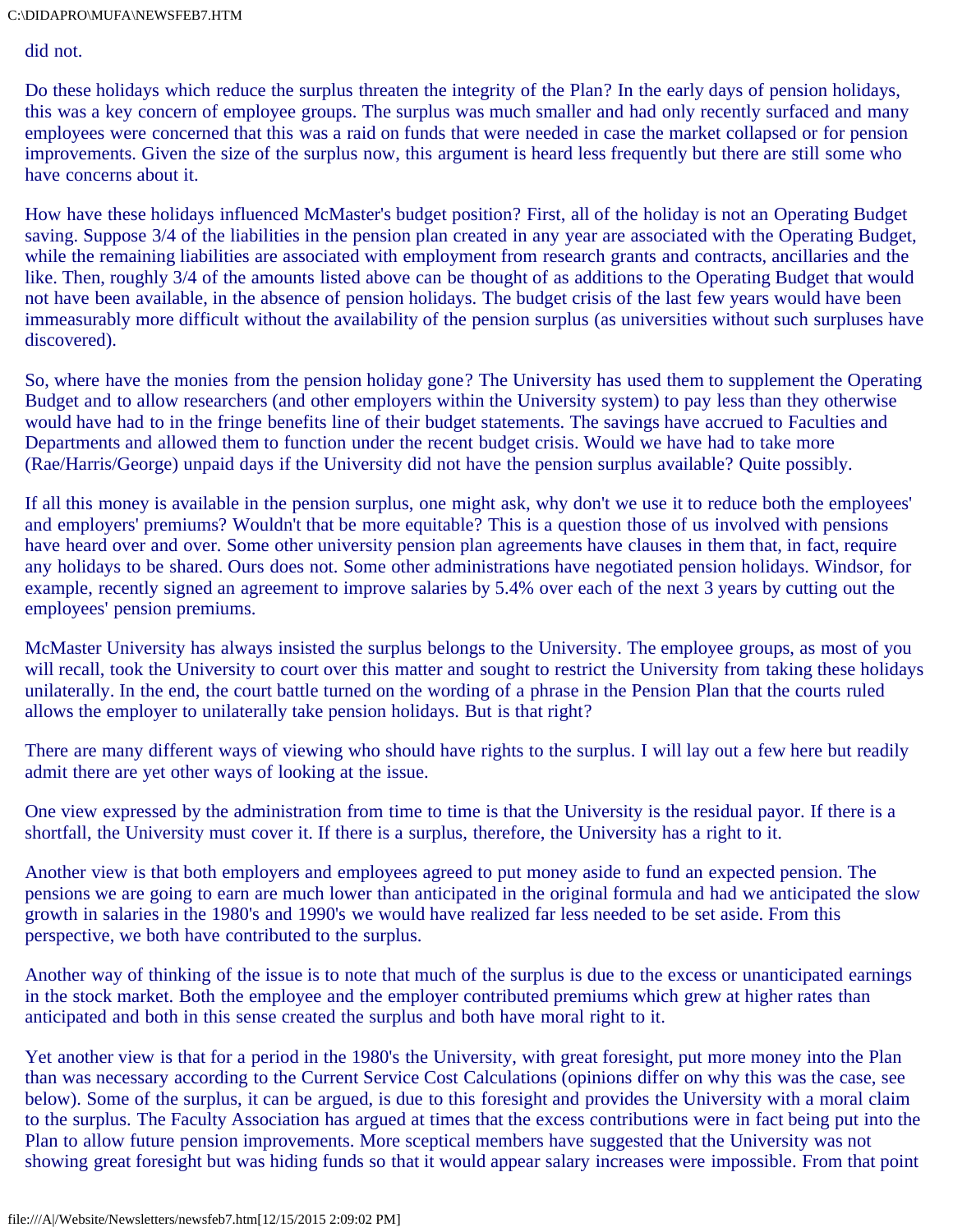of view, the excess contributions, in fact, represent our lost salaries and hence we as employees have a right to the surplus so created.

A complication to all of this (reinforced by the court decision) is that it seems pretty clear that if the Plan were ever wound-up, or terminated, the members of the Plan (the employees) would have the major claim on the surplus. Thus, we have the ironic situation that money we would likely own on wind-up, the courts allow to be depleted by the University now, so that on wind-up nothing (in the way of surplus) might be left. Isn't the law fun?

Before finishing this note, let me say a few words about the next instalment. I plan on writing next about the, so called, "DNR max" problem: the capping of the size of individual private pensions by the federal government. This makes pension improvement somewhat difficult within the current defined benefit plan. I will also include a discussion of the interests of the various groups which participate in our common Pension Plan and how our interests are not always aligned. Finally, discussions are beginning between the administration and employee groups about surplus (in particular to the use of the surplus to cover the bridging payments of the Special Early Retirement Program) and I will write about the future options that appear to be available. I am hoping that this last issue will be aided by discussion generated by this *Newsletter*. I encourage you to post your comments and concerns to g-mufagab, or to write to the *Newsletter* editor.

*Les Robb*

 $|2|$ 

 $|2|$ 

**(The views stated here are my own and do not reflect the official views of MUFA. I would like to thank, without implicating, the following individuals for helpful comments on an earlier draft: Sherm Cheung, Wayne Lewchuk, Daphne Maurer, and Doug Welland.)**

#### $|2|$

# **McMaster's Pension Plan A Performance Review**

[CLICK HERE FOR FILE](file:///A|/Website/Newsletters/pension7.htm)

### **MUFA endorses two candidates for OCUFA Teaching Award**

The MUFA Executive has endorsed the nomination of two McMaster faculty members for the 1997 OCUFA Teaching and Academic Librarianship Awards, a province-wide competition which aims at recognizing excellence in teaching and curriculum, including classroom performance and mentorship, but also innovation in course design and delivery, and educational contributions to the university broadly conceived. OCUFA distributes up to ten such awards annually, as well as recognizing achievement in Academic Librarianship as a separate category.

Professors William Coleman of the Department of Political Science and Karyn Kaufman of the Midwifery Education Programme will be well known to MUFA members.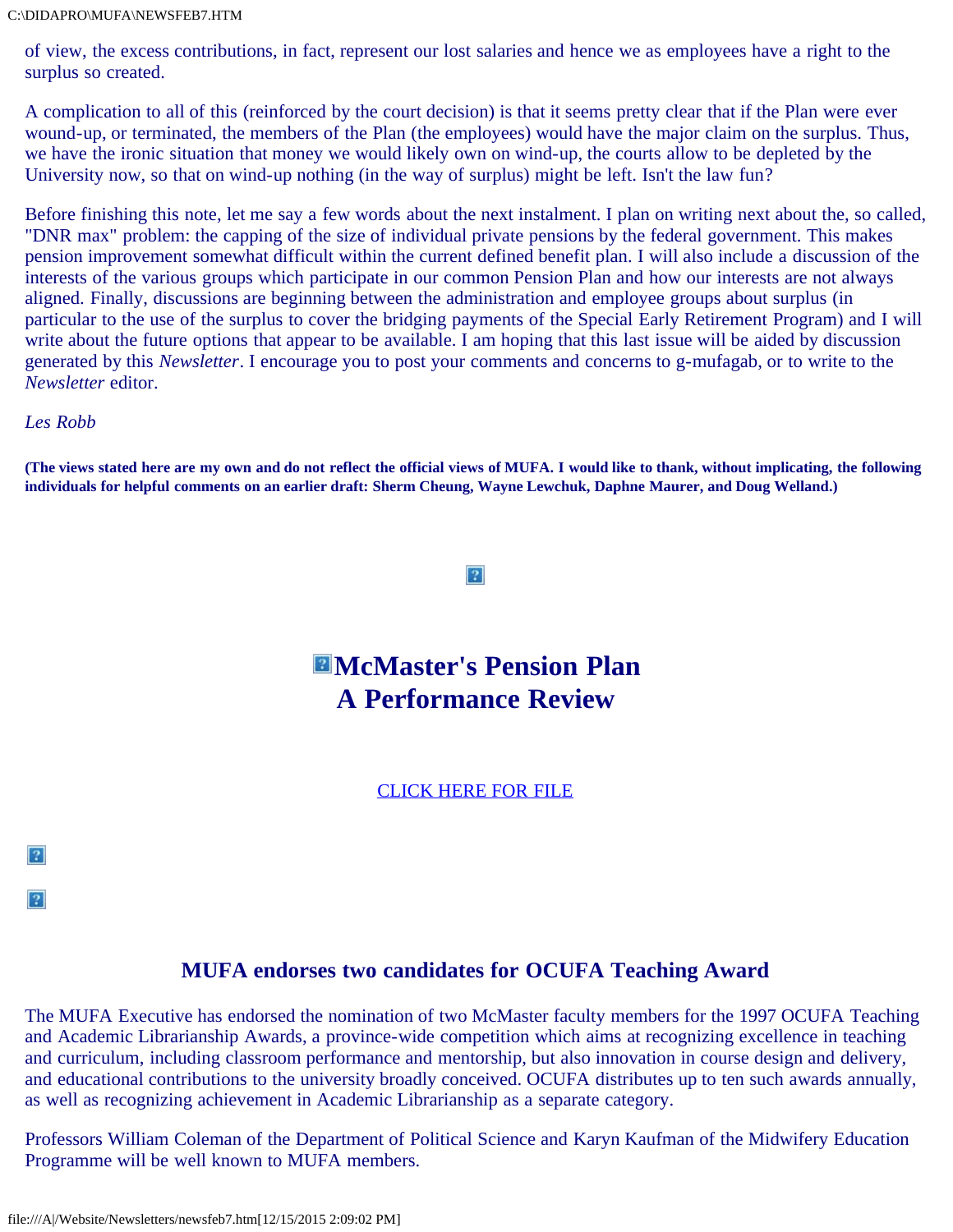Bill Coleman is recognized as a superlative instructor and an active and innovative educator, who has most recently been involved in organizing a new interdisciplinary programme on "Globalization, Social Change and the Human Experience".

Karyn Kaufman's dedication to the Midwifery Education Programme as Director of the Ontario Midwifery Consortium is equally impressive, her leadership tireless, participatory and collegial. The Programme, the first of its kind in Canada, just this last year graduated its first cohort.

Compilation of these dossiers requires a great deal of effort on the part of the champions, the candidates' departmental staff, and our own MUFA office. My thanks to one and all.

*Virginia Aksan, Chair Academic Affairs Committee*

### **Parking for Faculty Retirees**

**[The following letter was recently sent to all retirees registered in the data base of Parking & Transit Services.]**

### **(1) Hourly Parking:**

We are very pleased to inform you that the automation of the kiosks has given us an opportunity to set up 1, 2 and 3 hour blocks of parking for retirees holding restricted retiree permits that become valid at 12:30 p.m.

Retirees who wish to park on central campus prior to 12:30 p.m. may purchase parking for the duration of time prior to 12:30 p.m. only.

The following deposit is required when entering the University between the given times below:

| $\boxed{11:30 \text{ am} - 12:30 \text{ pm} \boxed{1 \text{ hour}} \boxed{$2.50}$ |                                                 |  |
|-----------------------------------------------------------------------------------|-------------------------------------------------|--|
| 10:30 am - 11:30 pm  2 hours $\ \overline{$4.50} \ $                              |                                                 |  |
| $9:30$ am - 10:30 pm 3 hours $\ 56.50\ $                                          |                                                 |  |
| Prior to $9:30$ am                                                                | $\left\Vert \text{requires} \right\Vert$ \$8.50 |  |

The above issued permits must be displayed with a restricted retiree permit, which takes effect at 12:30 p.m.

### **(2) Central Campus Parking:**

Eight month central campus parking permits are available for the regular permit fee of \$32.56 per month.

Any retiree that has previously been charged for the period May to August inclusive, is eligible for a refund for those months.

Please contact the Parking & Transit Services Office, CUC 102, at 24921 or email parking@mcmaster.ca.

*John Abraham, Manager Parking & Transit Services*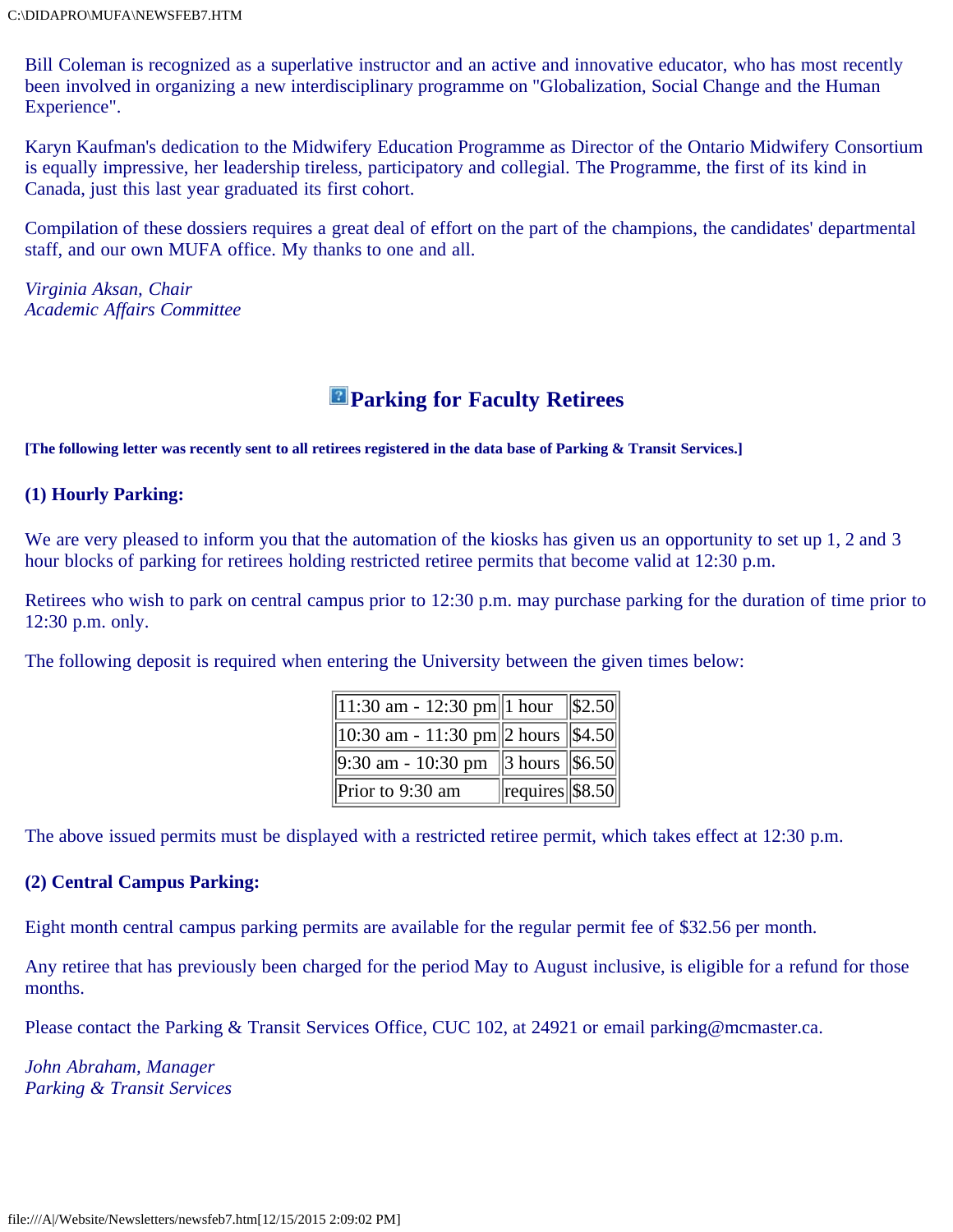# **Academic Staff Appraisals Some helpful phrases**

- **E** Internationally Recognized -- likes to go to conferences
- Prolific Writer -- publishes identical article in different journals
- **Research Oriented -- can't teach**
- **Teaching Oriented -- can't research**
- **Loyal** -- unemployable elsewhere
- **P** Conscientious -- appears on campus more than three times a week
- **P** Charismatic -- gives frequent television interviews
- Exceptionally Well-Qualified -- has a degree from the same university as the dean
- **B** Slightly Below Average -- hopeless
- Listens Well -- has no original ideas
- Active Socially -- drinks a lot
- Visionary -- can't handle paperwork
- **Remarkably Intelligent -- listens without yawning**
- Regular Attendance -- can't find work as a consultant and/or unhappy home life
- Qualifies for a Salary Increase -- still breathing
- **Popular with Students -- finishes lectures early or buys drinks at the pub or never fails anyone**
- Very Popular with Students -- does all three
- **Committed to the University -- appears at every cocktail party**

### $\overline{?}$

### **10% Discount Voucher**

Golf & Travel Products and all other purchases

#### **from our Website on the Internet**

Awards Unlimited www.hookup.net/*~*aunlimit

**This coupon must be included with your order. Pass this coupon on to someone else if unable to use.**

#### $|2|$